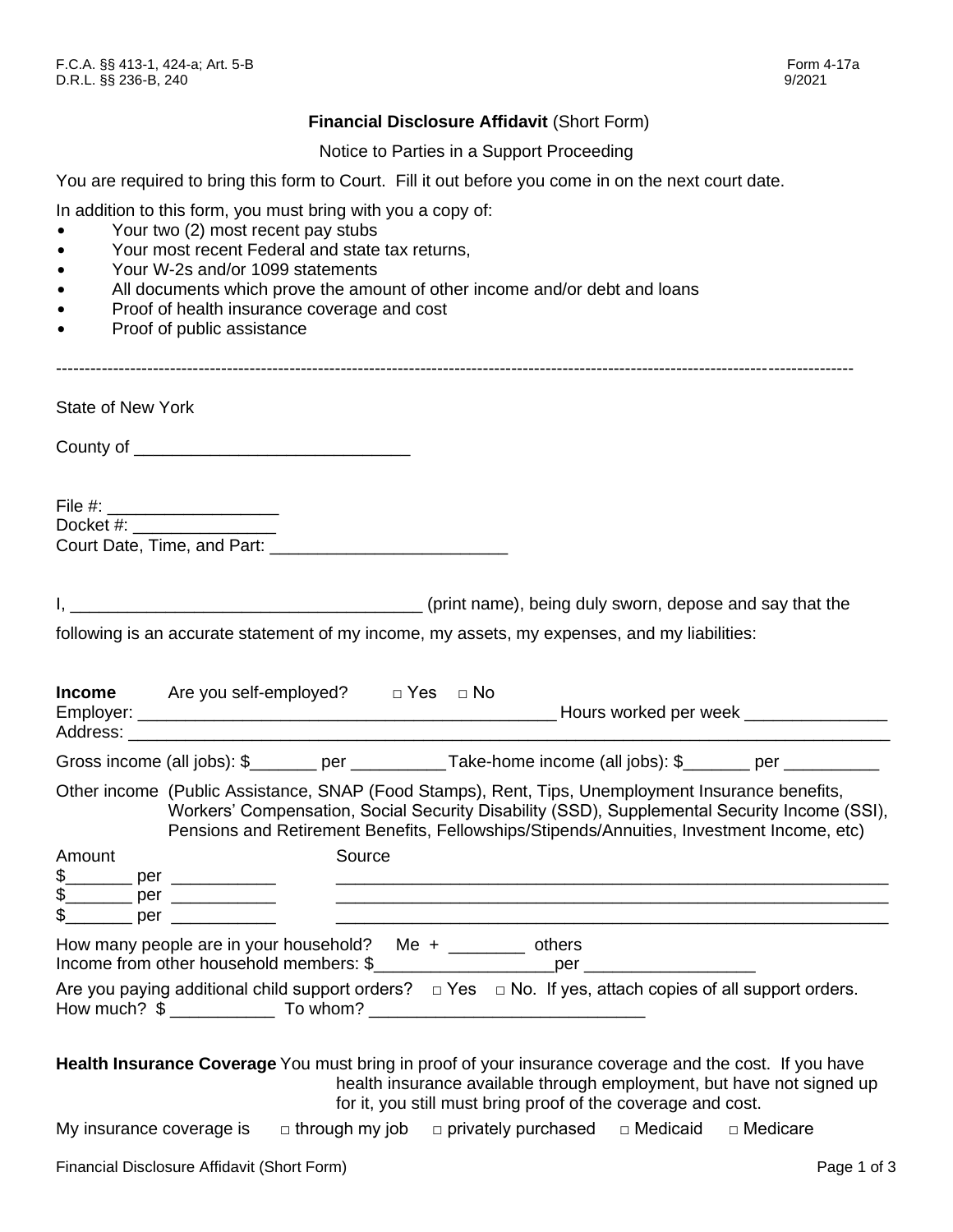|                                                                                                                                                                                                                                                                          |                       | $\Box$ I don't have health insurance coverage                                 |                           |                                                                                                                                                                                                                                                                                                                                    |
|--------------------------------------------------------------------------------------------------------------------------------------------------------------------------------------------------------------------------------------------------------------------------|-----------------------|-------------------------------------------------------------------------------|---------------------------|------------------------------------------------------------------------------------------------------------------------------------------------------------------------------------------------------------------------------------------------------------------------------------------------------------------------------------|
| My coverage includes                                                                                                                                                                                                                                                     |                       | $\Box$ Medical $\Box$ Dental $\Box$ Vision $\Box$ Prescription                |                           |                                                                                                                                                                                                                                                                                                                                    |
|                                                                                                                                                                                                                                                                          |                       |                                                                               |                           |                                                                                                                                                                                                                                                                                                                                    |
| The cost of my health insurance is<br>\$ ________ per _____________ for a Family Plan.<br>\$_______ per _____________ for an Individual Plan.<br>The child(ren)'s health insurance is covered by: $\Box$ my plan $\Box$ the other parent's plan $\Box$ Child Health Plus |                       |                                                                               |                           |                                                                                                                                                                                                                                                                                                                                    |
| <b>Child Care</b> (Provide receipts)<br>My child care provider is ______<br>The average number of hours per week that I need child care is ___. The cost is \$______ per __________                                                                                      |                       |                                                                               |                           |                                                                                                                                                                                                                                                                                                                                    |
| <b>Assets</b><br>Savings Account:<br><b>Checking Account:</b>                                                                                                                                                                                                            |                       | (Include additional page of other assets, if needed)                          |                           | Balance: \$ ________________<br>Balance: \$ ________________                                                                                                                                                                                                                                                                       |
| Automobile:                                                                                                                                                                                                                                                              |                       | Year: ______________ Make: __________<br>Model: _____________________________ |                           | Value: \$                                                                                                                                                                                                                                                                                                                          |
| House/Apt Owned:                                                                                                                                                                                                                                                         |                       | Market value: \$_________________                                             |                           | Mortgage: \$                                                                                                                                                                                                                                                                                                                       |
| Other assets:<br>(other real estate,<br>car, boat,<br>snowmobile, stocks,<br>bonds, IRA's etc.)                                                                                                                                                                          |                       |                                                                               |                           | Value: \$<br>Value: $\frac{1}{2}$ $\frac{1}{2}$ $\frac{1}{2}$ $\frac{1}{2}$ $\frac{1}{2}$ $\frac{1}{2}$ $\frac{1}{2}$ $\frac{1}{2}$ $\frac{1}{2}$ $\frac{1}{2}$ $\frac{1}{2}$ $\frac{1}{2}$ $\frac{1}{2}$ $\frac{1}{2}$ $\frac{1}{2}$ $\frac{1}{2}$ $\frac{1}{2}$ $\frac{1}{2}$ $\frac{1}{2}$ $\frac{1}{2}$ $\frac{1}{2}$ $\frac{$ |
| <b>Expenses</b> The following are my monthly expenses                                                                                                                                                                                                                    |                       |                                                                               |                           |                                                                                                                                                                                                                                                                                                                                    |
| Rent or mortgage:                                                                                                                                                                                                                                                        | $\frac{1}{2}$         |                                                                               | Health insurance:         | $\frac{1}{2}$                                                                                                                                                                                                                                                                                                                      |
| <b>Utilities</b>                                                                                                                                                                                                                                                         | Gas: $\frac{1}{2}$    |                                                                               | Other insurance Life: \$  |                                                                                                                                                                                                                                                                                                                                    |
|                                                                                                                                                                                                                                                                          | Phone/TV/internet: \$ |                                                                               |                           | Auto: \$                                                                                                                                                                                                                                                                                                                           |
|                                                                                                                                                                                                                                                                          |                       |                                                                               |                           | Home/Fire: \$                                                                                                                                                                                                                                                                                                                      |
|                                                                                                                                                                                                                                                                          |                       |                                                                               |                           |                                                                                                                                                                                                                                                                                                                                    |
| Child care:                                                                                                                                                                                                                                                              | $\frac{1}{2}$         |                                                                               | Transportation            |                                                                                                                                                                                                                                                                                                                                    |
| School tuition and expenses:                                                                                                                                                                                                                                             |                       |                                                                               |                           | Auto payment: \$<br>Gasoline: \$                                                                                                                                                                                                                                                                                                   |
| Food:                                                                                                                                                                                                                                                                    |                       |                                                                               | Public transportation: \$ |                                                                                                                                                                                                                                                                                                                                    |
| Clothing:                                                                                                                                                                                                                                                                | $\frac{1}{2}$         |                                                                               |                           |                                                                                                                                                                                                                                                                                                                                    |
| Medical/Dental/Prescription:                                                                                                                                                                                                                                             | $\frac{1}{2}$         |                                                                               |                           |                                                                                                                                                                                                                                                                                                                                    |
| Contributions                                                                                                                                                                                                                                                            | \$                    |                                                                               |                           | Total: \$                                                                                                                                                                                                                                                                                                                          |
|                                                                                                                                                                                                                                                                          |                       |                                                                               |                           |                                                                                                                                                                                                                                                                                                                                    |

**Loans and Debt** (Include additional page of other loans and debt, if needed)

| Owed to:    |             | For:                         |
|-------------|-------------|------------------------------|
| Balance: \$ | Payment: \$ | $\Box$ monthly $\Box$ weekly |
| Owed to:    |             | For:                         |
| Balance: \$ | Payment: \$ | $\Box$ monthly $\Box$ weekly |